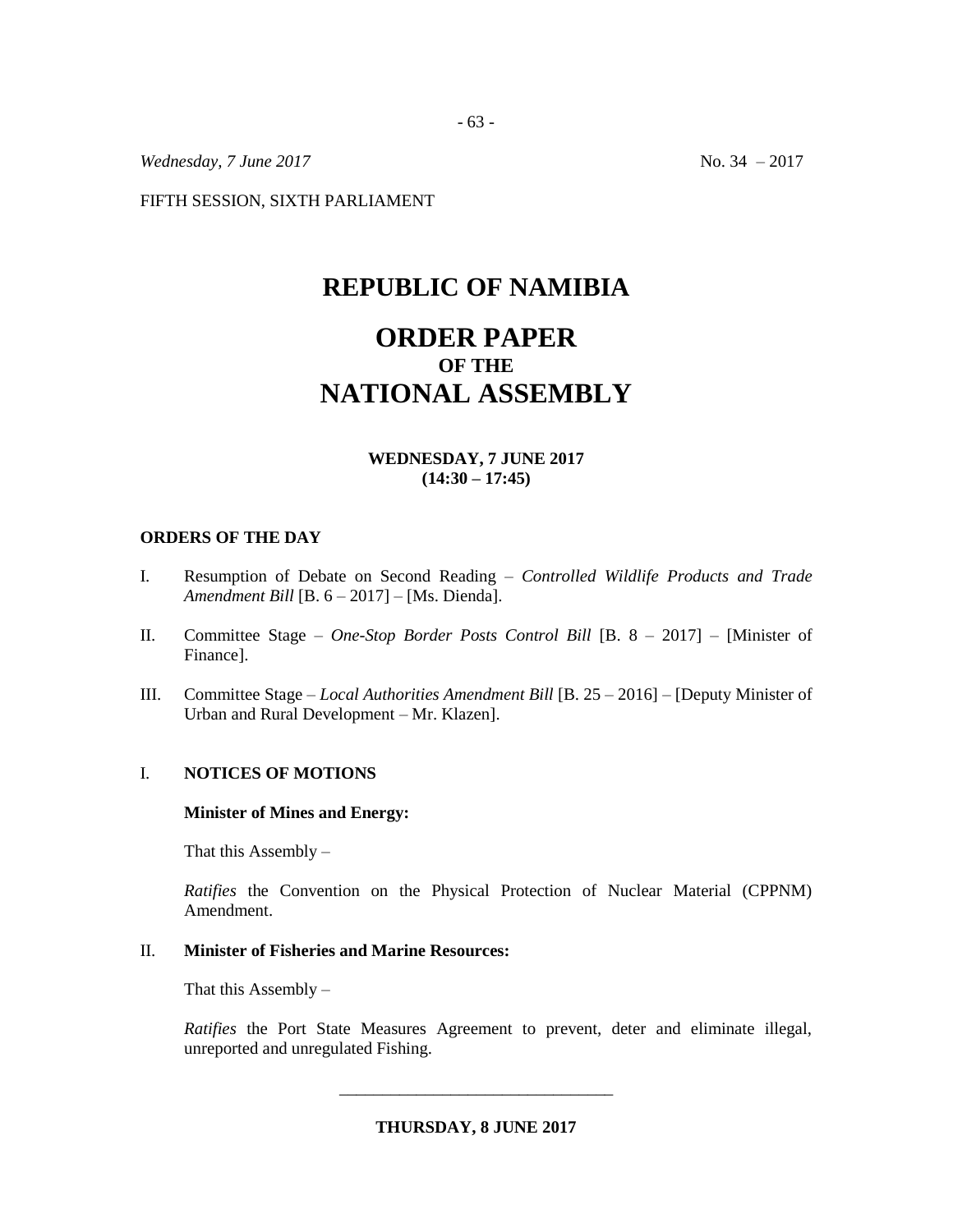# **NOTICE OF A MOTION**

## **Mr. Venaani:**

That this Assembly  $-$ 

- (i) *Discusses* the precarious situation and collapse of corporate governance at the SME Bank;
- (ii) To gauge whether the SME Bank has been fulfilling its mandate or whether it has been captured by conglomerates to advance the agenda of the few; and
- (iii) That a Judicial Commission is called upon to investigate the dealings at this institution.

# **THURSDAY, 15 JUNE 2017**

\_\_\_\_\_\_\_\_\_\_\_\_\_\_\_\_\_\_\_\_\_\_\_\_\_\_\_\_\_\_\_\_

# **ORDER OF THE DAY**

Resumption of Debate on Second Reading – *Lotteries Bill* [B. 5 – 2017] – [Ms. Dienda].

# **NOTICE OF A MOTION**

## **Mr. Muharukua:**

That this Assembly –

*Discusses* the need to codify the common law offence of attempted rape and/or the need to add attempted rape as a statutory offence to the Combating of Rape Act, Act 8 of 2000.

# **TUESDAY, 27 JUNE 2017**

\_\_\_\_\_\_\_\_\_\_\_\_\_\_\_\_\_\_\_\_\_\_\_\_\_\_\_\_\_\_\_\_

# **NOTICE OF A MOTION**

**Mr. Venaani:**

That this Assembly –

*Debates* the need to provide subsidized transportation for all students attending tertiary institutions as an incentive to create skills development in the country.

That this Motion be referred to the Parliamentary Standing Committee on Human Resources and Community Development for further research and report back.

\_\_\_\_\_\_\_\_\_\_\_\_\_\_\_\_\_\_\_\_\_\_\_\_\_\_\_\_\_\_\_\_